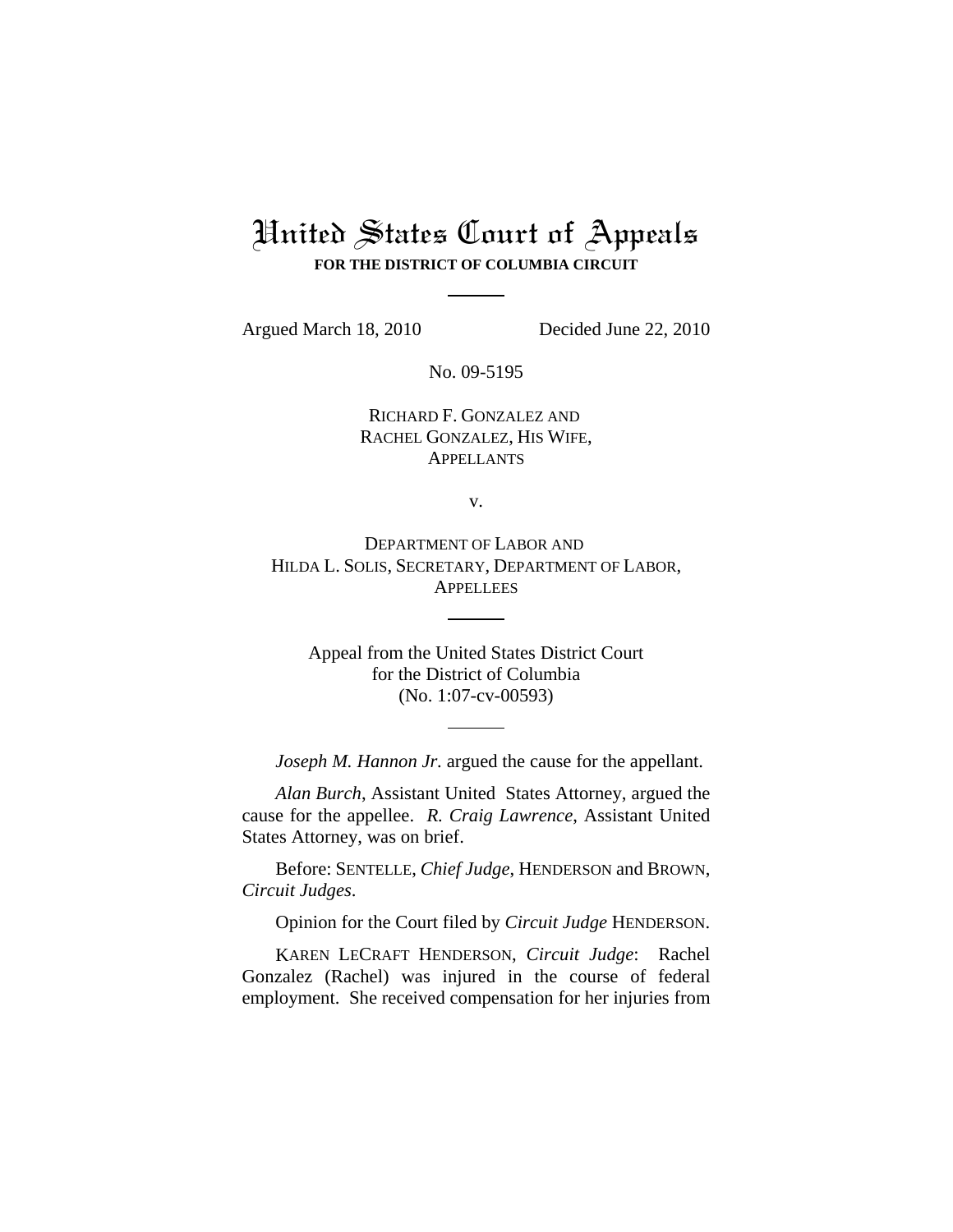the Department of Labor (Labor or DOL) under the Federal Employees' Compensation Act (FECA), 5 U.S.C. §§ 8101 *et seq.* She and her husband Richard Gonzalez (Richard) later brought suit against allegedly liable private third parties, ultimately reaching a settlement. Labor demanded reimbursement from the settlement proceeds. The Gonzalezes challenged Labor's demand in the district court and the district court granted summary judgment to Labor. We affirm.

I.

On June 11, 1997 an elevator's sudden stop injured Rachel at the United States Embassy in Mexico, where she was working. She filed a claim under FECA for injuries including "abdominal laceration, pelvic cyst, aggravation of pelvic adhesions, bilateral pulmonary embolism, left kidney infection, intracranial hematoma, emergency laparatomy and prolonged post-traumatic stress disorder." *R.G. v. Dep't of State*, Decision and Order, Docket No. 06-369, at 1-2 (U.S. Dep't of Labor Employees' Comp. App. Bd. Dec. 13, 2006). Labor accepted the claim and paid her benefits, which continued as of this appeal's outset.

On March 21, 2000 the Gonzalezes brought suit in the District of Columbia Superior Court (Superior Court), alleging two companies' negligence in servicing the elevator caused Rachel's injuries and Richard's loss of consortium. The defendants were Amtech Elevator Services, Inc. (Amtech) and Internacional de Elevadores, S.A. de C.V. (IDESA). Throughout the relevant period Amtech was a subsidiary of an American company named ABM Industries, Inc. (ABM). IDESA, a Mexican company, was also an ABM subsidiary from 1990 until 1996.

If a federal employee receives FECA benefits as the result of an injury for which a third party is liable, Labor is entitled to share in recovery from the third party. 5 U.S.C. § 8132; 20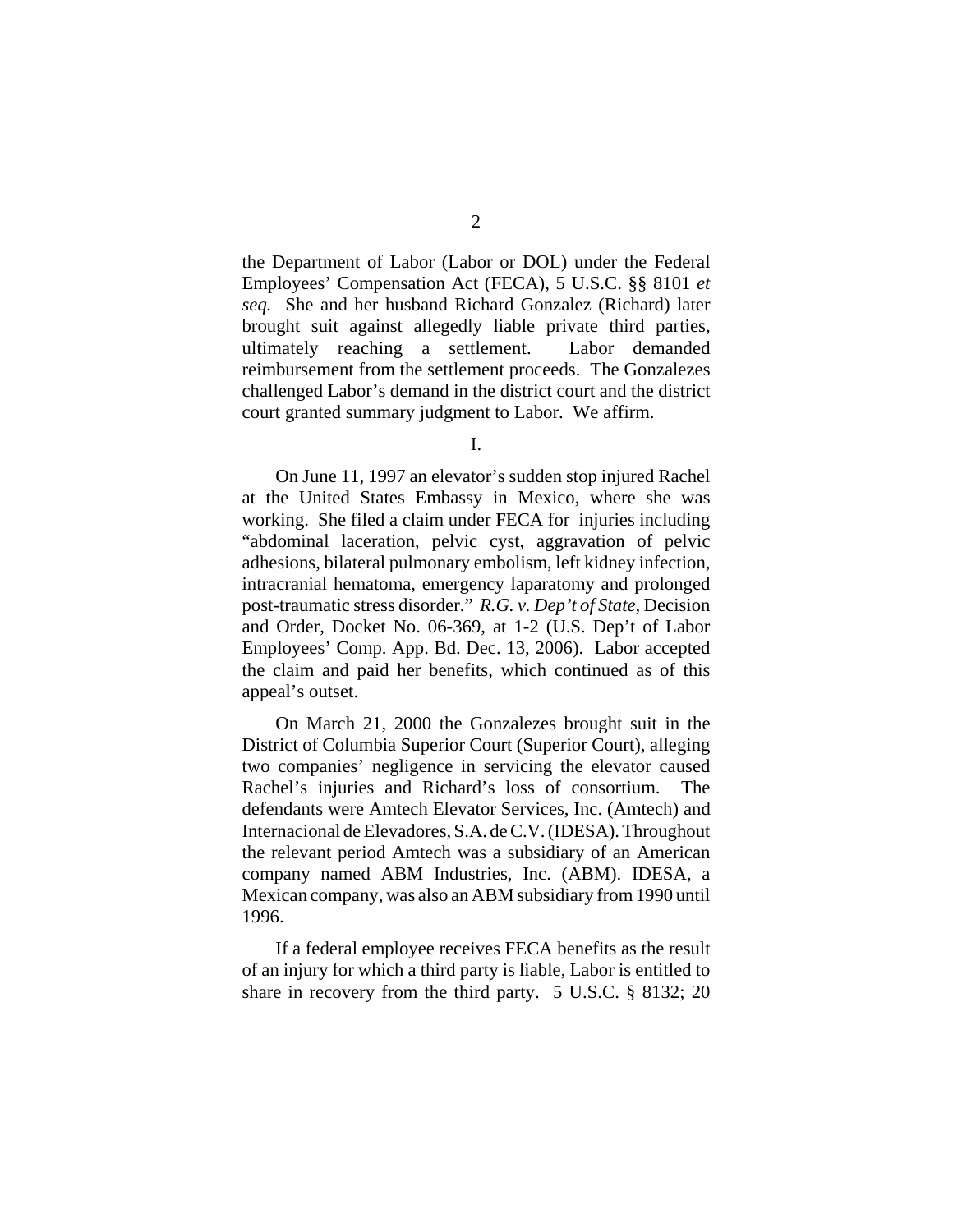C.F.R. § 10.710; *see United States v. Lorenzetti*, 467 U.S. 167, 168, 173-74 (1984). With that in mind, after filing suit against the elevator companies, J. Michael Hannon, the Gonzalezes' lawyer, wrote a letter to Labor proposing that it join the litigation. He suggested that, rather than relying on its reimbursement rights under FECA, Labor should invoke a preexisting indemnity agreement between the United States and the elevator companies. According to him, "By asserting its indemnity rights, the United States would recover every dollar paid [to Rachel]; whereas, as a subrogee under FECA that would not likely be the outcome." Letter from Hannon to Jeffrey Nesvet, Deputy Associate Solicitor, Labor, at 2 (Mar. 23, 2000).

Labor did not join the lawsuit. Instead, it directed Rachel to continue pursuing her own action against the elevator companies. *See* 5 U.S.C. § 8131(a)(2) (authorizing Secretary of Labor to require FECA beneficiary to prosecute action against third party in his own name). It also requested that the Gonzalezes' lawyer "contact [its] office prior to accepting any settlement in order to obtain current information on the amount of compensation paid by the United States and to obtain [its] approval of any settlement where such approval is required." Letter from Augustus Banks, III, Paralegal Specialist, Labor, to Hannon, at 1 (June 7, 2002); *see* 5 U.S.C. § 8132 ("No court, insurer, attorney, or other person shall pay or distribute to the beneficiary or his designee the proceeds of such suit or settlement without first satisfying or assuring satisfaction of the interest of the United States.").

The litigation proceeded and, on September 25, 2002, the Superior Court dismissed all of the Gonzalezes' claims against IDESA for acts and omissions occurring after ABM sold IDESA in 1996; the court held that it did not have personal jurisdiction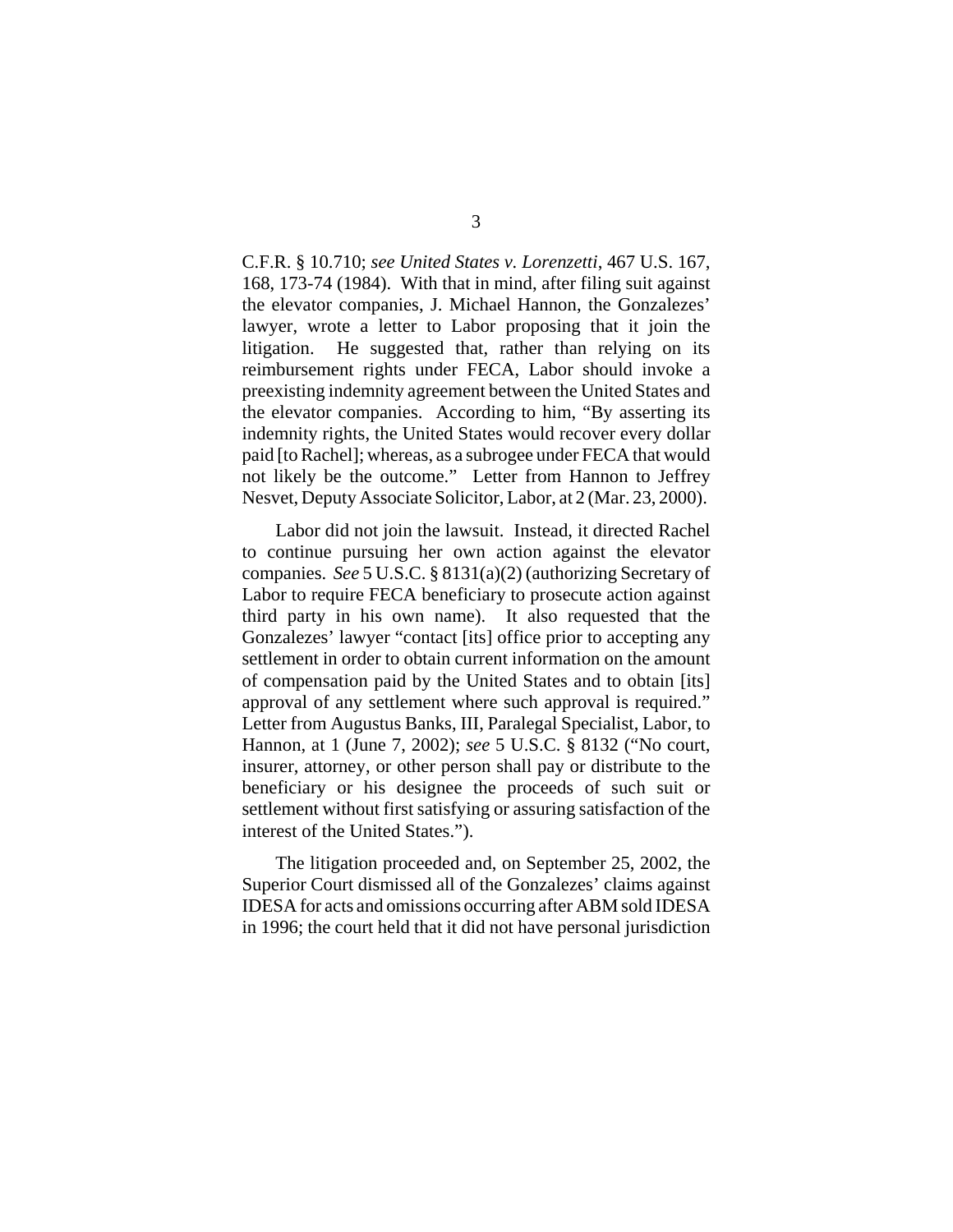over IDESA post-sale. The Gonzalezes appealed that decision<sup>1</sup> while also pursuing settlement negotiations with Amtech and its parent company, ABM.

During the negotiations the Gonzalezes' lawyer consulted Labor to discuss the effect of Rachel's FECA-beneficiary status on a possible settlement. On February 20, 2003 he wrote to Labor to "request that any settlement obtained from [ABM and Amtech] be treated as a payment to Mr. Gonzalez for his loss of consortium claim," leaving Labor's reimbursement from Rachel herself entirely contingent on a future recovery from post-sale IDESA, whose dismissal they were appealing. Letter from Hannon to Catherine P. Carter, Counsel, Labor, at 1. A Labor lawyer responded eight days later, writing, "I am not aware of any case in which we have allowed an entire recovery against one defendant to be allocated to loss of consortium" and concluding that such an approach "is not in the interests of the United States." E-mail from Catherine Carter, Counsel for Claims and Compensation, Labor, to Hannon, at 1-2 (Feb. 28, 2003). She made clear that Labor "must approve any proposed deduction from the gross recovery attributing a portion of the settlement or judgment to damages for loss of consortium." *Id.* at 1. She also made clear that Labor's typical practice was to allocate twenty-five per cent of a joint settlement to a loss of consortium claimant, but that Labor would entertain arguments for a higher allocation and would honor a different allocation prescribed by a judge or jury.

Approximately two months later the Gonzalezes executed a "Confidential Settlement and Joint Tortfeasor Release and Indemnity Agreement" (Settlement Agreement or Agreement) with ABM and Amtech. Settlement Agreement at 1 (May 8,

<sup>&</sup>lt;sup>1</sup>The D.C. Court of Appeals ultimately affirmed the Superior Court's decision. *Gonzalez v. Internacional de Elevadores, S.A.*, 891 A.2d 227 (D.C. 2006).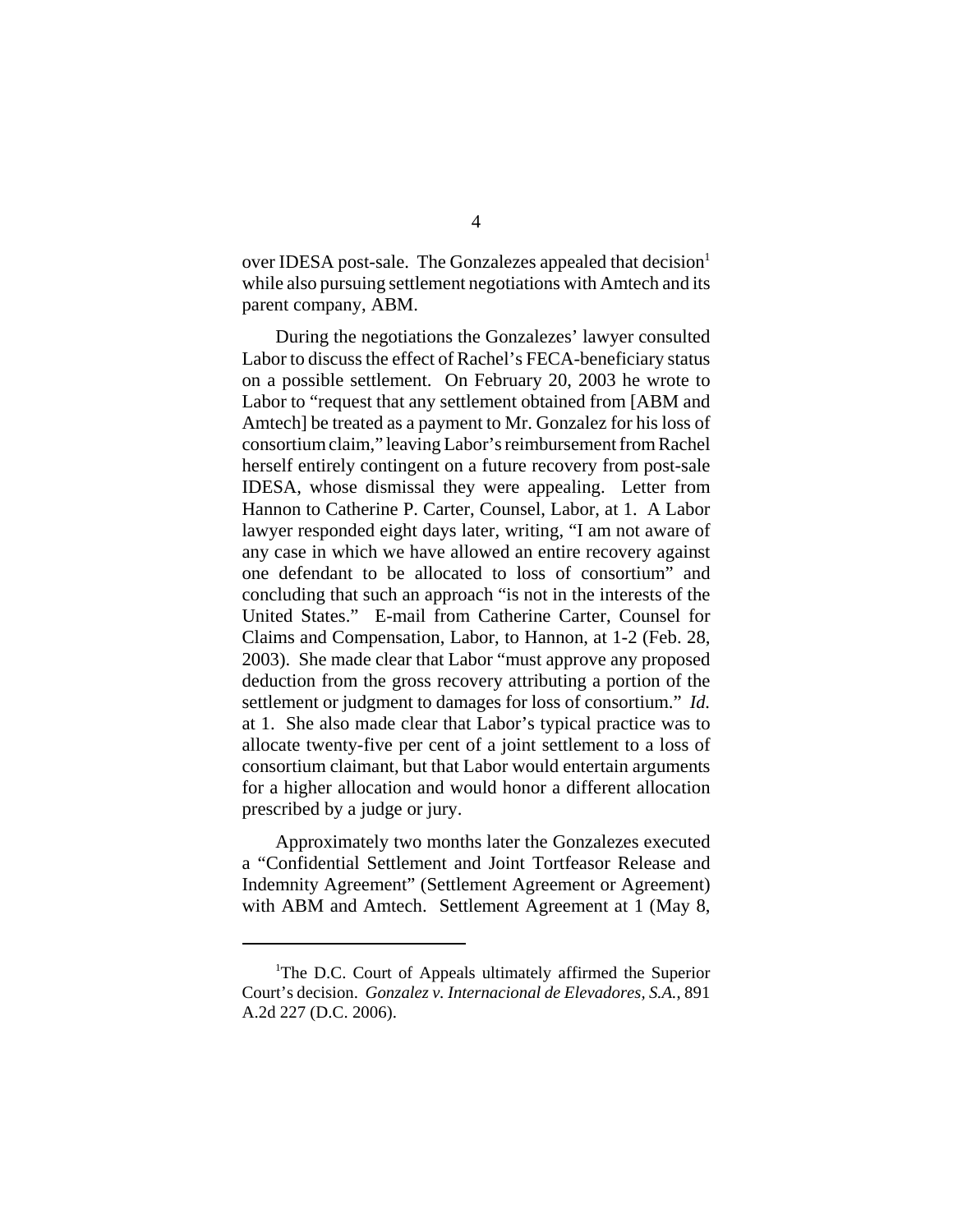2003). The Agreement stated that it is "by and between Richard F. Gonzalez and Rachel Gonzalez ('Plaintiffs')" on the one hand and ABM and Amtech on the other. *Id.* It recited that "Plaintiffs and Defendants ABM and Amtech wish[ed] to settle fully and finally all Plaintiffs' claims against ABM and Amtech." *Id.* at 2. It also recited that the Gonzalezes "wish[ed] to" release all claims against IDESA arising before ABM sold it in 1996. *Id.* at 3. In return, ABM and Amtech agreed to pay "Plaintiffs" \$625,000 in the form of a check payable to their lawyer's escrow account. *Id.* ¶ 1. The Agreement also provided that the Gonzalezes did not release their claims against IDESA arising post-sale. But post-sale IDESA was not a party to the Agreement, having been dismissed from the case for lack of personal jurisdiction.

The Settlement Agreement also addressed Rachel's duty to reimburse Labor for her workers' compensation benefits. It provided that "Plaintiffs shall have sole responsibility for . . . determining whether any amount of the settlement is owed to the Department of Labor." *Id.* ¶ 10. Then, in paragraph 13, it stated:

Defendants understand that Plaintiffs as between themselves and in consultation with their attorneys have allocated the consideration paid under this Agreement to Richard Gonzalez whose claims will be dismissed in their entirety with prejudice. Rachel Gonzalez shall continue to prosecute her claim for damages only against IDESA for post-sale claims. This decision is entirely the responsibility of Plaintiffs and their attorneys and shall not otherwise affect their promises contained herein.

After the settlement Labor told the Gonzalezes' lawyer that Rachel was required to reimburse it for some or all of the \$216,266.86 it had disbursed to her by that time. It requested that he file the necessary paperwork to calculate the exact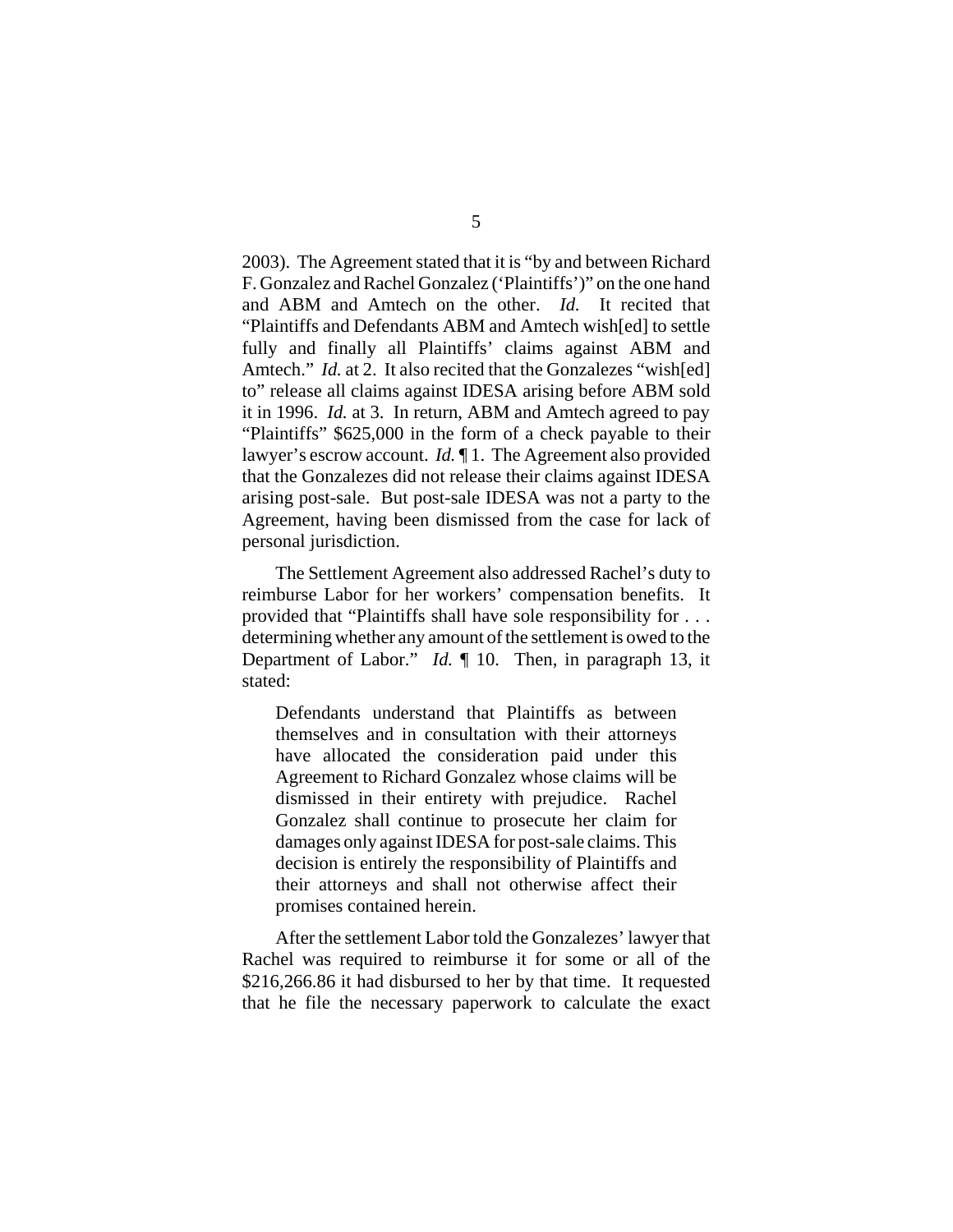amount owed. He refused, asserting that the applicable laws and regulations do "not allow the Department to claim any of the \$625,000 settlement that satisfies Richard Gonzalez's consortium claim." Letter from Hannon to Jeffrey Nesvet, Deputy Associate Solicitor for Employment Benefits, Labor, at 3 (June 19, 2003). According to him, "Only recovery later obtained from IDESA . . . would be available in satisfaction of the lien." *Id.* In response, Labor reviewed the Settlement Agreement and concluded that the defendants had paid the settlement proceeds jointly to Richard and Rachel in exchange for both Gonzalezes releasing their respective claims. Thus, it concluded, Rachel was required to reimburse Labor with some of the proceeds. It repeatedly requested that the Gonzalezes' lawyer file FECA paperwork on her behalf in order to determine the required reimbursement. He repeatedly failed to do so. Then, on October 28, 2004, he requested that Labor issue a final, appealable determination as to her reimbursement obligation.

On February 10, 2005 the Office of Workers' Compensation Programs (OWCP) issued a Notice of Decision, deciding (1) the settlement proceeds had been jointly paid to Rachel and Richard and (2) pursuant to Labor's regulations and procedures regarding allocation of joint settlements, Richard was entitled to retain twenty-five per cent, and no more, of the settlement proceeds as compensation for his loss of consortium. The OWCP allocated the remaining seventy-five per cent of the settlement proceeds—\$468,750—to Rachel. It then calculated that, from that amount, Rachel was required to pay Labor  $$152,091.16<sup>2</sup>$  Rachel appealed the OWCP's decision to the

<sup>&</sup>lt;sup>2</sup>This amount was less than the benefits Labor had paid Rachel because, by statute, Rachel was entitled to keep a substantial portion of the recovery regardless of the FECA compensation she had received. *See* 5 U.S.C. § 8132; 20 C.F.R. § 10.711 (calculating amount beneficiary retains). This framework provides an incentive for FECA beneficiaries to pursue claims against third parties.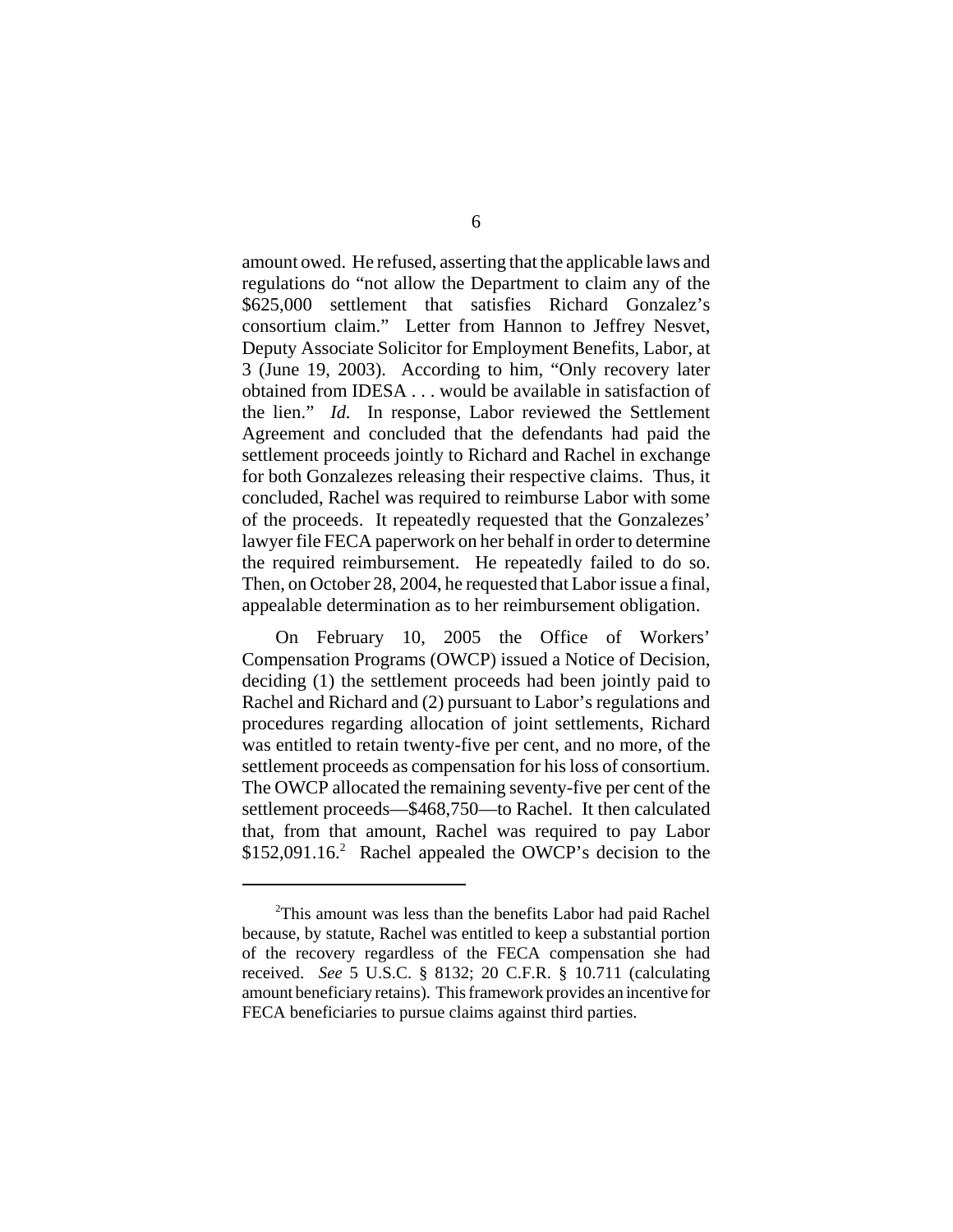Employees' Compensation Appeals Board, which affirmed it on December 13, 2006. Approximately three months later, on March 28, 2007, the Gonzalezes filed the instant lawsuit challenging Labor's final decision. The district court granted summary judgment to Labor on March 26, 2009. *Gonzalez v. Dep't of Labor*, 603 F. Supp. 2d 137 (D.D.C. 2009).<sup>3</sup> This appeal timely followed. Our review is *de novo*. *See Chao v. Day*, 436 F.3d 234, 235 (D.C. Cir. 2006).

II.

As the United States Supreme Court has explained, "an employee who receives FECA payments is required to reimburse the United States for those payments, to a specified extent, when he obtains a damages award or settlement from a third party who is liable to the employee for his injuries." Lorenzetti, 467 U.S. at 168 (citing 5 U.S.C. § 8132).<sup>4</sup> There are

<sup>&</sup>lt;sup>3</sup>In addition, the district court granted summary judgment to the Gonzalezes on Labor's claim that it was entitled to impose a surcharge on the Gonzalezes' reimbursement obligation. *Gonzalez*, 603 F. Supp. 2d at 147. That decision is not at issue here.

<sup>4</sup> 5 U.S.C. § 8132 provides,

If an injury or death for which compensation is payable under this subchapter is caused under circumstances creating a legal liability in a person other than the United States to pay damages, and a beneficiary entitled to compensation from the United States for that injury or death receives money or other property in satisfaction of that liability as the result of suit or settlement by him or in his behalf, the beneficiary, after deducting therefrom the costs of suit and a reasonable attorney's fee, shall refund to the United States the amount of compensation paid by the United States and credit any surplus on future payments of compensation payable to him for the same injury. No court, insurer, attorney, or other person shall pay or distribute to the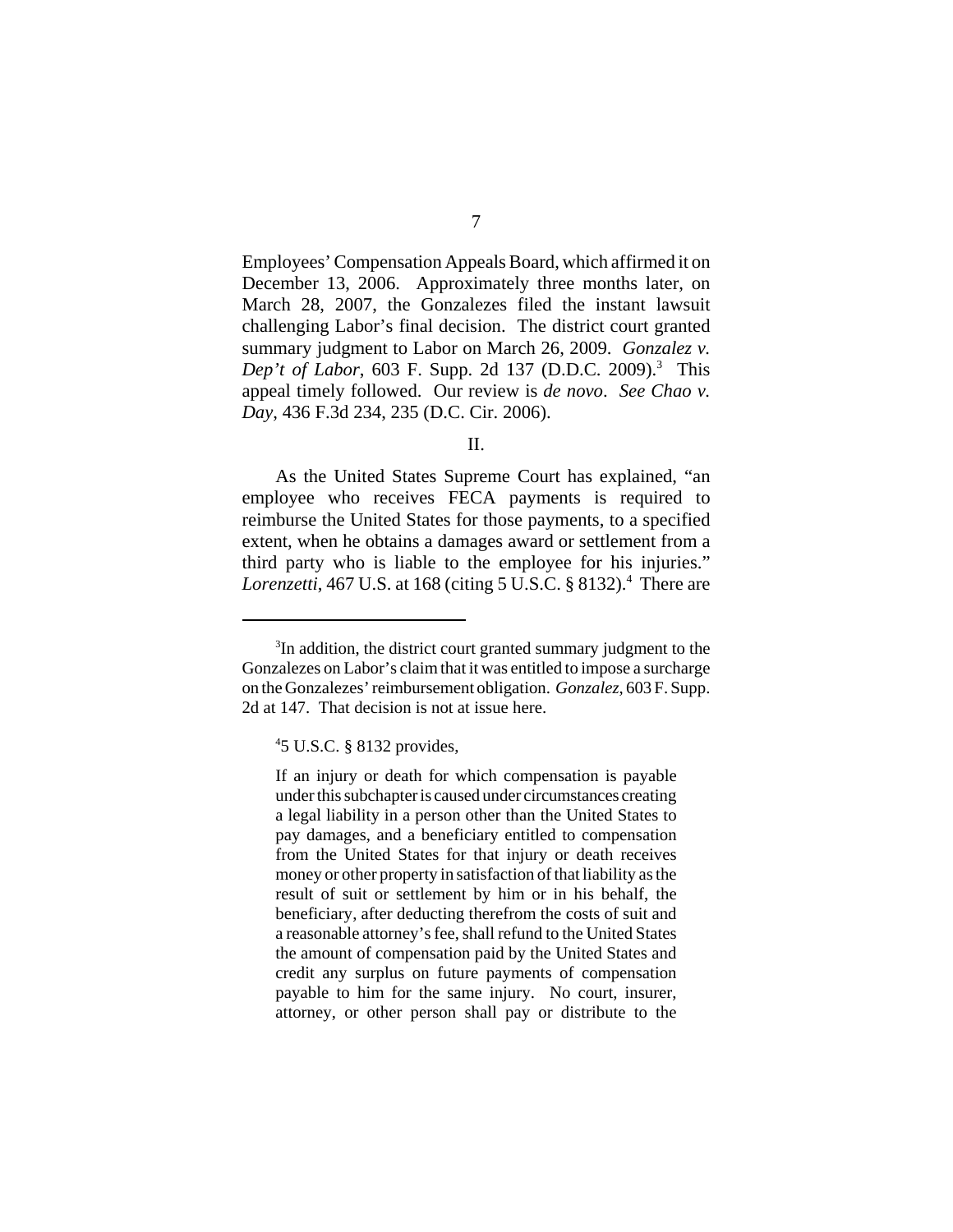only two conditions precedent to a FECA beneficiary's reimbursement obligation: (1) she "must have suffered an injury or death under circumstances creating a legal liability in a third party to pay damages" and (2) she "must have received money or other property in satisfaction of that liability." *Lorenzetti*, 467 U.S. at 173-74 (citing 5 U.S.C. § 8132).

While FECA makes clear a beneficiary's reimbursement obligation, it does not explain how Labor should handle a joint recovery by a beneficiary and her spouse. Instead, FECA authorizes the Secretary of Labor (Secretary or SOL) to "decide all questions" regarding FECA reimbursement. 5 U.S.C. § 8145; *see also Chevron, U.S.A. Inc. v. Natural Res. Def. Council, Inc.*, 467 U.S. 837, 843 (1984) (if statute is silent or ambiguous with respect to specific issue, court will uphold agency's reasonable interpretation); *Abington Crest Nursing & Rehab. Ctr. v. Sebelius*, 575 F.3d 717, 719 (D.C. Cir. 2009) (same). Further, section 8149 authorizes the Secretary to "prescribe rules and regulations necessary for [FECA's] administration and enforcement."

beneficiary or his designee the proceeds of such suit or settlement without first satisfying or assuring satisfaction of the interest of the United States. The amount refunded to the United States shall be credited to the Employees' Compensation Fund. If compensation has not been paid to the beneficiary, he shall credit the money or property on compensation payable to him by the United States for the same injury. However, the beneficiary is entitled to retain, as a minimum, at least one-fifth of the net amount of the money or other property remaining after the expenses of a suit or settlement have been deducted; and in addition to this minimum and at the time of distribution, an amount equivalent to a reasonable attorney's fee proportionate to the refund to the United States.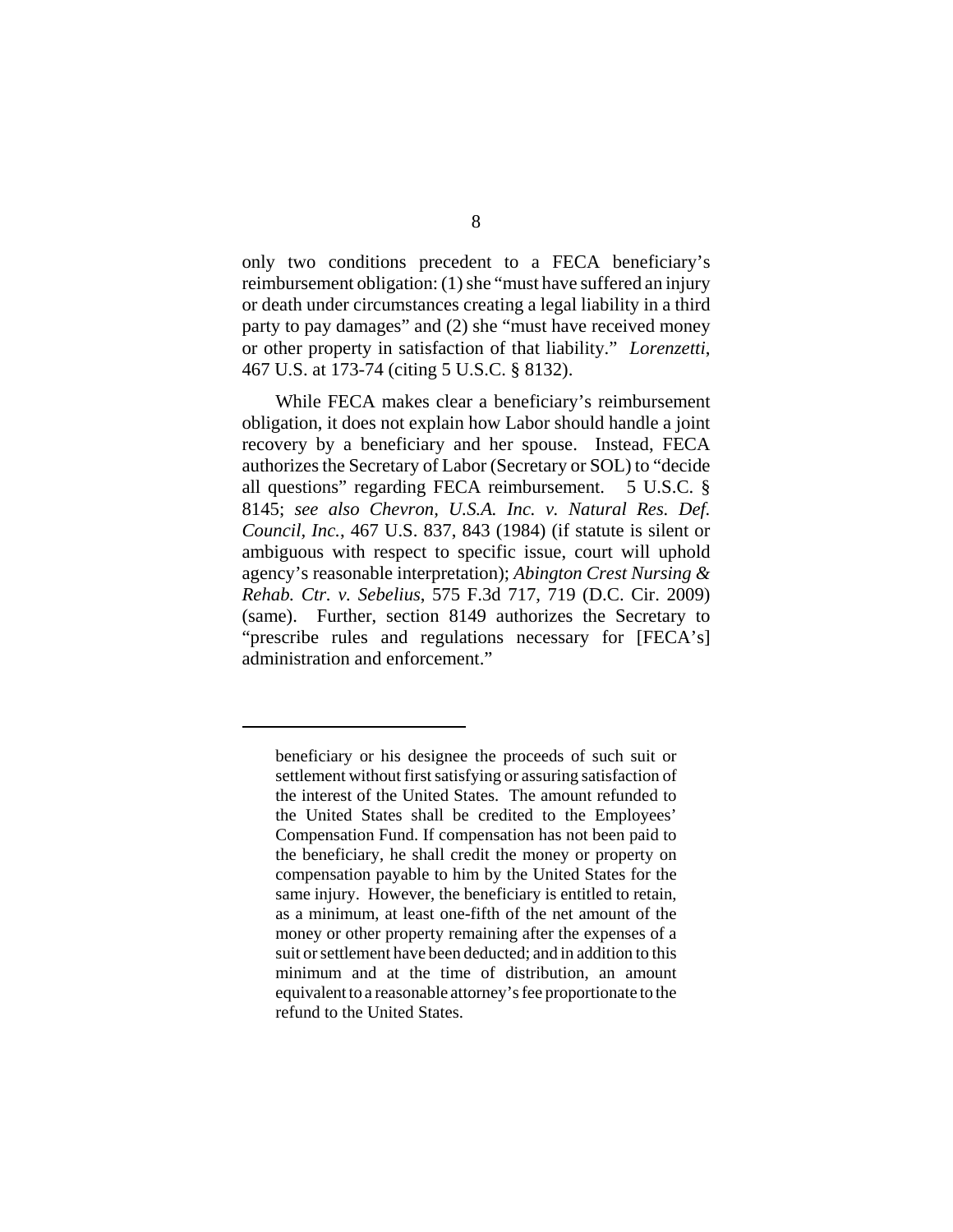Labor regulations fill the gap as to joint recoveries. Specifically, 20 C.F.R. § 10.712 provides,

 $(a)$ .... If a settlement or judgment is paid to or for more than one individual . . . , such as a joint payment to a husband and wife for personal injury and loss of consortium . . . , the gross recovery to be reported is the amount allocated to the injured employee. If a judge or jury specifies the percentage of a contested verdict attributable to each of several plaintiffs, OWCP or SOL will accept that division.

(b) In any other case, where a judgment or settlement is paid to or on behalf of more than one individual, OWCP or SOL will determine the appropriate amount of the FECA beneficiary's gross recovery and advise the beneficiary of its determination. FECA beneficiaries may accept OWCP's or SOL's determination or demonstrate good cause for a different allocation. Whether to accept a specific allocation is at the discretion of SOL or OWCP.

Also, Labor's FECA Procedure Manual describes the allocation of joint proceeds between a loss of consortium claim and a personal injury claim. It provides that, "absent unusual circumstances, an allocation of a joint settlement or judgment to loss of consortium in an amount of 25% or less for the spouse . . . will be approved." FECA Procedure Manual Ch. 2-1100-  $9(c)(1)(b)$ . It also permits a FECA beneficiary to show cause for a higher allocation. *Id.*

The Gonzalezes challenge Labor's demand that Rachel use the settlement proceeds to reimburse it for her FECA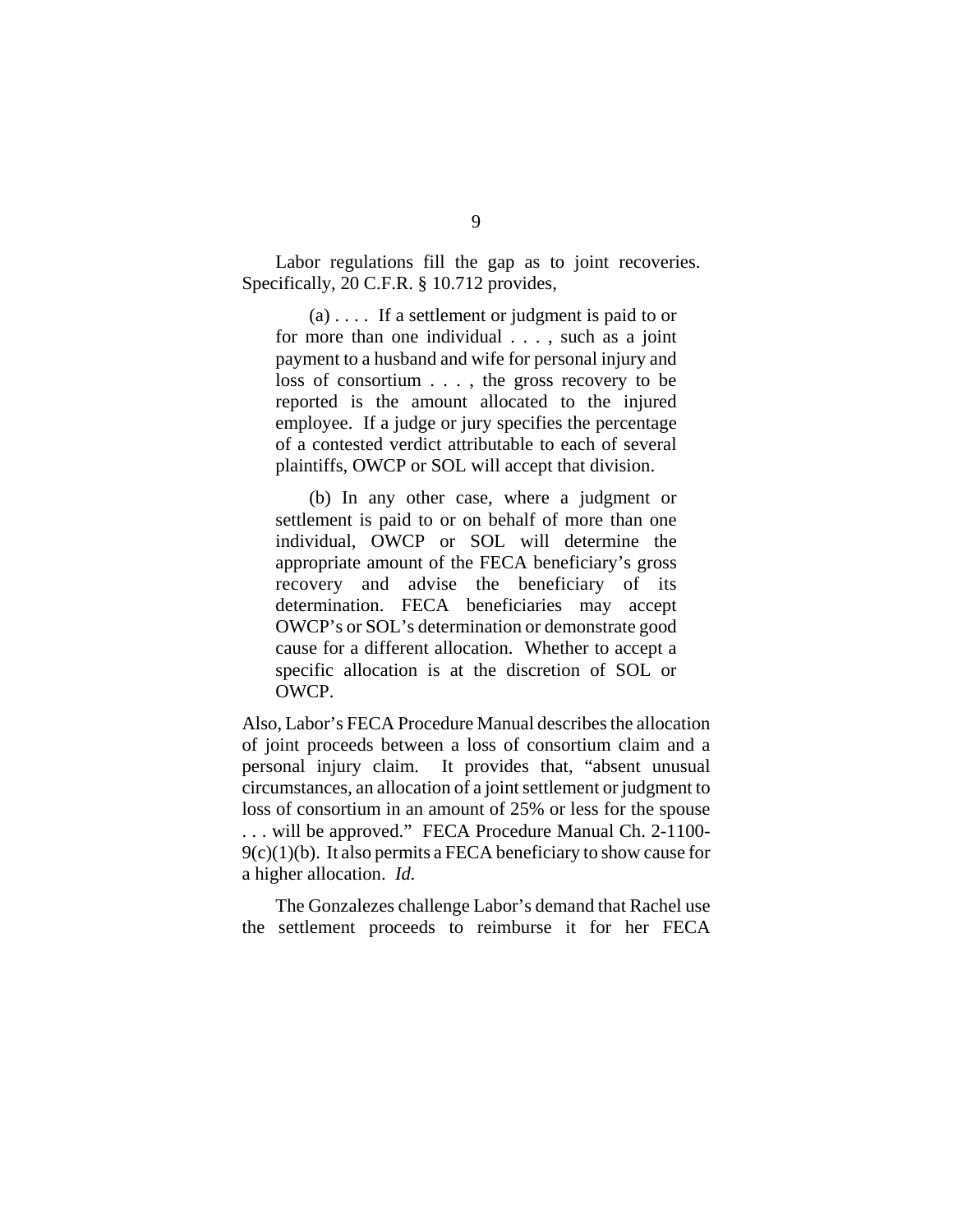compensation. Although they frame it several ways,<sup>5</sup> their primary argument is that the demand is improper because Richard, not Rachel, recovered in the settlement. Alternatively, they contend that, even if the Settlement Agreement entailed a joint recovery, it nonetheless allocated the proceeds entirely to Richard and Labor must respect that allocation instead of imposing its own. Next, they argue Labor should be estopped from seeking reimbursement because it did not take an active role in the Superior Court litigation. Finally, they argue Labor arbitrarily denied their lawyer recovery of certain litigation costs.

## A. Joint Settlement

We start with the Gonzalezes' argument that theirs was not a joint settlement—an argument they base on the face of the Settlement Agreement. We interpret a settlement agreement under contract law. *T Street Dev., LLC v. Dereje & Dereje*, 586 F.3d 6, 11 (D.C. Cir. 2009). Hence, we aim to "give effect to the mutual intentions of the parties." *NRM Corp. v. Hercules, Inc.*, 758 F.2d 676, 681 (D.C. Cir. 1985). In the Settlement Agreement, Rachel and Richard agreed to "forever irrevocably and fully remise, release, acquit and discharge" the defendants from liability "[i]n exchange for" \$625,000. Settlement Agreement ¶¶ 2-3; *see id.* at 1 (naming both Rachel and Richard as "Plaintiffs"). It is hard to imagine a clearer indication that the parties' mutual intent was to have *both spouses* release their respective claims against the defendants as consideration for

<sup>5</sup> Specifically, they say that Labor (1) misapplied FECA by requiring reimbursement from Richard; (2) unconstitutionally applied FECA to Richard; (3) violated the Fifth Amendment by requiring reimbursement from Richard; (4) impermissibly interpreted a nonbeneficiary's, *i.e.*, Richard's, private settlement and (5) impermissibly "preempted" state law by limiting Richard's recovery for loss of consortium.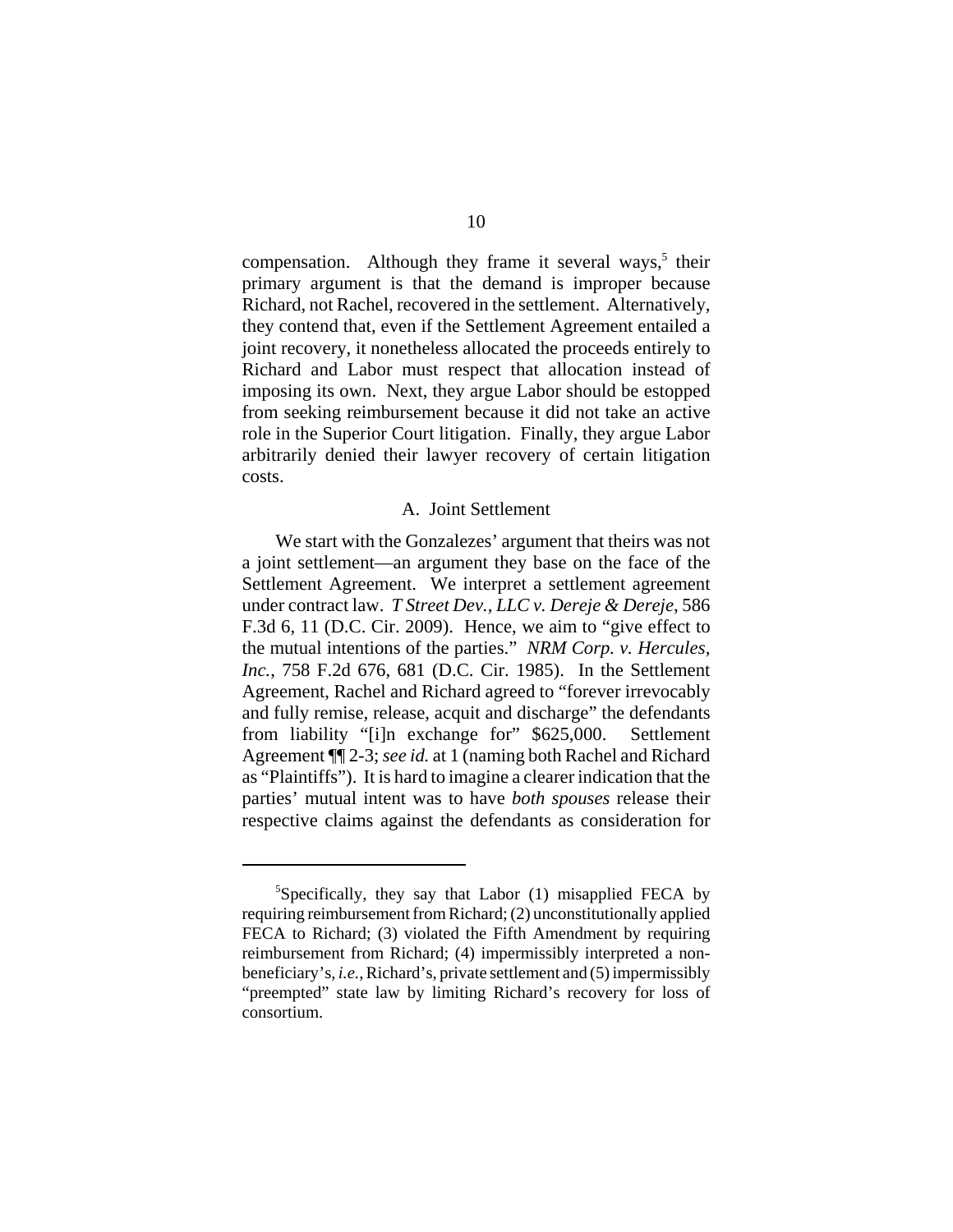compensation. In other words, pursuant to the Settlement Agreement, Rachel and Richard jointly settled.

Paragraph 13 doesn't change things. It says, "Defendants understand that *Plaintiffs as between themselves* and in consultation with their attorneys have allocated the consideration paid under this agreement to Richard Gonzalez . . . ." Settlement Agreement ¶ 13 (emphasis added). It adds that this provision "is entirely the responsibility of Plaintiffs and their attorneys and shall not otherwise affect their promises contained herein." *Id.* Put simply, this paragraph does not affect the agreement between the Gonzalezes and the defendants. The defendants have still agreed to pay the Gonzalezes \$625,000 in exchange for the Gonzalezes dismissing their claims. This paragraph merely reflects a decision by the Gonzalezes (and their lawyer) to channel Rachel's share of the settlement proceeds to Richard in a vain attempt to avoid reimbursing Labor for Rachel's workers' compensation benefits. Indeed, if Rachel were not entitled to settlement proceeds under the Agreement, she and Richard would not have anything to allocate "as between themselves."6 *Id.*

<sup>6</sup> The Gonzalezes also assert that, through the Agreement, "Rachel gained nothing but the right to continue to pursue her claim for compensation against IDESA." Appellants' Br. 41-42. This is absurd. Rachel settled her claims against pre-sale IDESA (which was owned by ABM) in the Settlement Agreement. Settlement Agreement ¶ 3. Post-sale IDESA was not a party to the Agreement, having been dismissed from the litigation for lack of personal jurisdiction. Obviously, ABM and Amtech could not convey to Rachel the right to pursue her claim against post-sale IDESA as consideration for her releasing her claims against them. In reality, that Rachel did not settle her claims against post-sale IDESA in the Settlement Agreement is not even relevant; it in no way affects the fact that Rachel and Richard settled their claims against the defendants in exchange for \$625,000.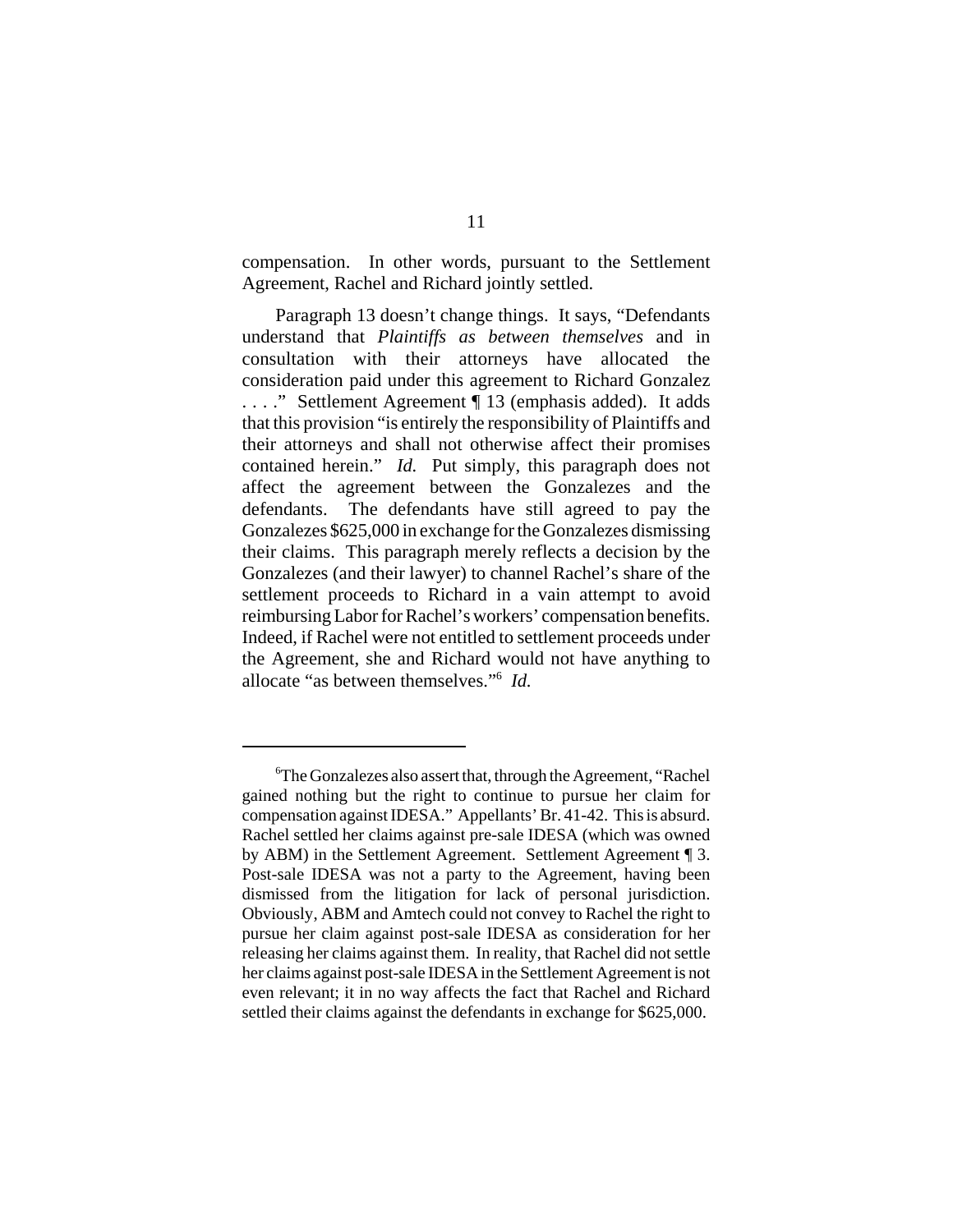In essence, the Gonzalezes want to argue that Rachel settled her claims with the defendants for no money or property but instead only to benefit her husband. That sounds like an interesting case. *See Lorenzetti*, 467 U.S. 173-74 (beneficiary not required to reimburse Labor unless she "received money or other property in satisfaction of [third-party] liability"); *Smith v. Mallick*, 514 F.3d 48, 52 (D.C. Cir. 2008) ("'[A] release, like any other contract, must be supported by sufficient consideration, and the consideration is not sufficient unless the releasor receives something of value to which he or she had no previous right.'" (quoting *Interdonato v. Interdonato*, 521 A.2d 1124, 1134 (D.C.1987))) (alteration in *Smith*). But that is not this case. In this case, the defendants paid the "Plaintiffs"—Rachel and Richard Gonzalez—\$625,000 in exchange for "Plaintiffs" releasing their claims. This was a joint settlement.<sup>7</sup>

#### B. Allocation

The Gonzalezes alternatively argue that, even if theirs was a joint recovery, Labor must adhere to the allocation of proceeds set forth in the Settlement Agreement, which provides that Richard should receive everything and Rachel nothing. They try to prop this argument up with 20 C.F.R. § 10.712(a), which states that, in the case of a joint settlement, the "recovery to be reported is the amount allocated to the injured employee." According to them, because the regulation is silent as to who

<sup>&</sup>lt;sup>7</sup>Incredibly, the Gonzalezes also argue that this was not a joint settlement because "the settlement check" was made out to Richard and not Rachel. Appellants' Br. 27. But the only check in the record was *from the Gonzalezes' lawyer*, not from the defendants. The Settlement Agreement itself dictated that ABM and Amtech were to convey payment to the Gonzalezes "in the form of a check payable to the 'Escrow Account of Thompson, O'Donnell, Markham, Norton & Hannon.'" Settlement Agreement ¶ 1.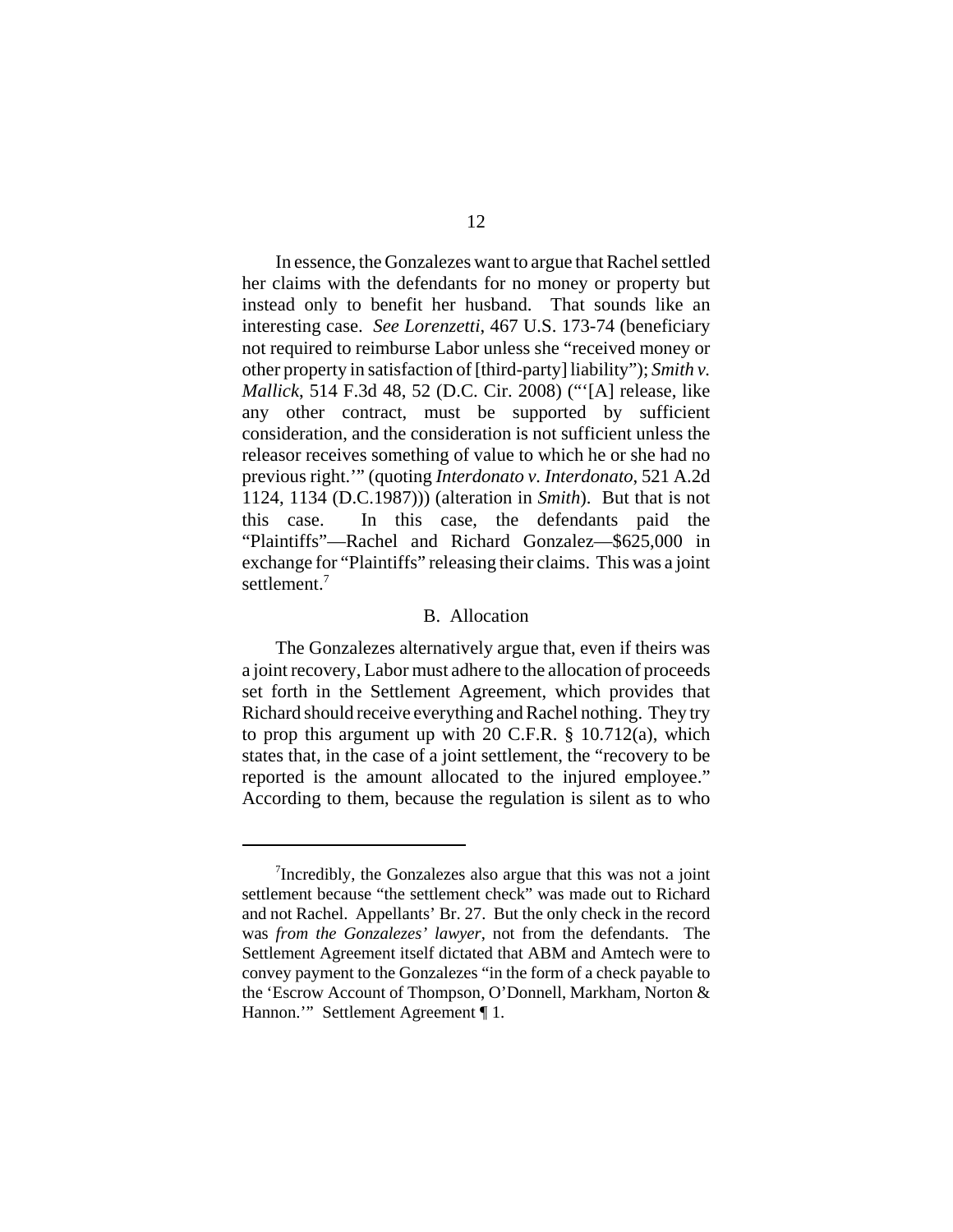allocates, Labor must honor the allocation in the Settlement Agreement.

The problem with this argument is that 20 C.F.R. § 10.712 is not silent as to who allocates; it addresses that issue specifically and comprehensively. Subsection (a) provides, "If a judge or jury specifies the percentage of a contested verdict attributable to each of several plaintiffs," Labor applies that allocation. Subsection (b) provides, "In any other case, where a judgement is paid to or on behalf of more than one individual," Labor allocates the proceeds but also allows beneficiaries to show cause for adjustments to Labor's allocation. Because no judge or jury allocated the Gonzalezes' proceeds, this is an "other case," controlled by subsection (b). Thus, it was for Labor to determine how much of the Gonzalezes' settlement proceeds should be allocated to Richard's loss of consortium claim. Therefore, the Gonzalezes' attempt to unilaterally allocate the proceeds in their Settlement Agreement was without effect and their argument along this line fails.

Relatedly, the Gonzalezes argue that Labor "exceeded its statutory authority in determining that [Richard] could only retain 25% of the settlement" and that Labor arrived at that allocation "arbitrarily." Appellants' Br. 36. As explained above, however, FECA authorizes the Secretary of Labor to "decide all questions" relating to the FECA reimbursement scheme, 5 U.S.C. § 8145, and to "prescribe rules and regulations necessary for [its] administration and enforcement," *id.* § 8149. *See also Chevron*, 467 U.S. at 843; *Abington Crest*, 575 F.3d at 719. Labor regulations take up that call, explicating the allocation of joint recoveries. *See* 20 C.F.R. §§ 10.711-12. And Labor's FECA Procedure Manual indicates that, "absent unusual circumstances," the maximum Labor allocates to a loss of consortium claim is twenty-five per cent of the proceeds. Ch. 2-  $1100-9(c)(1)(b)$ . In this case, Labor allocated the customary twenty-five per cent to Richard's claim. It also provided several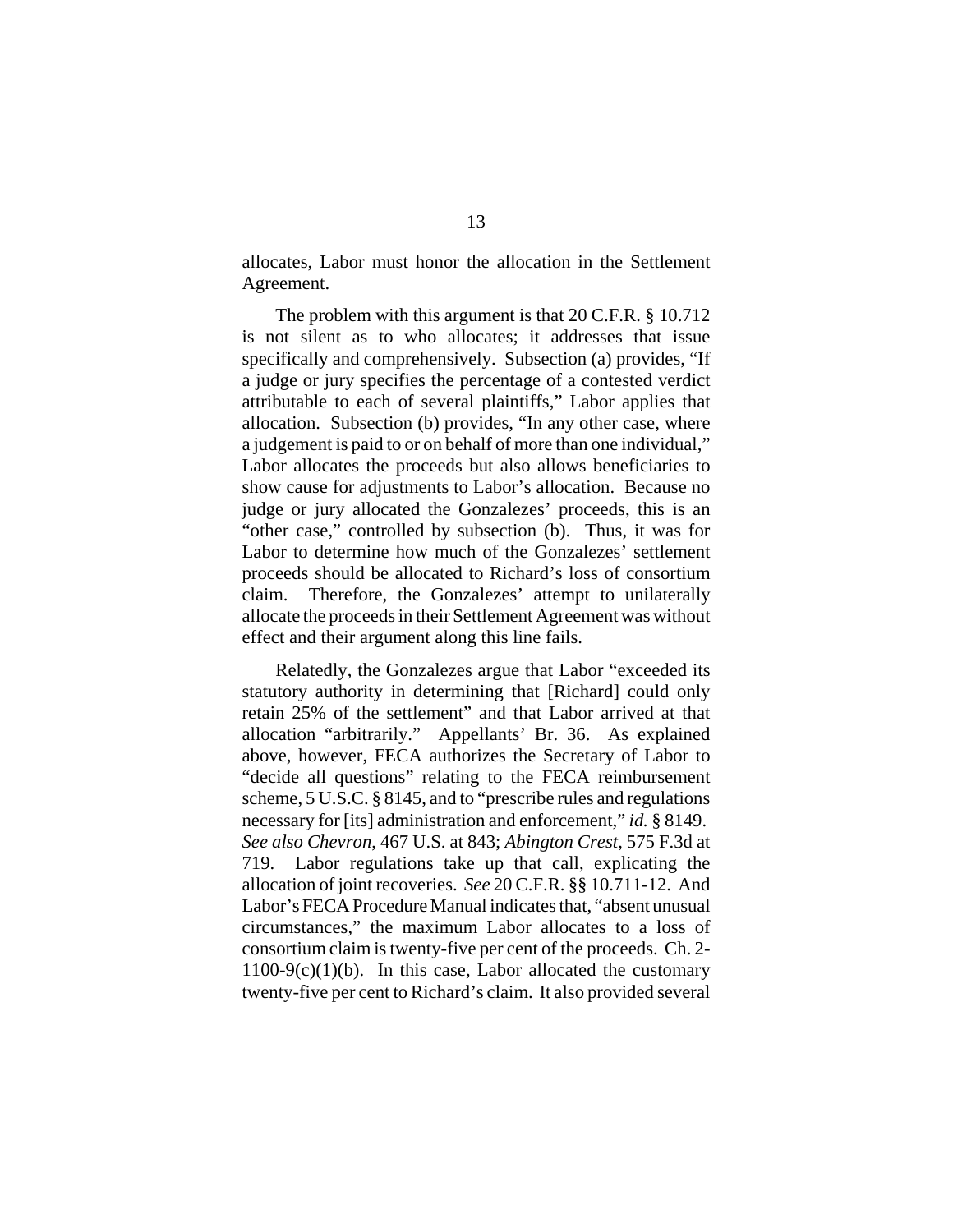opportunities for Richard to submit evidence and argument justifying a higher allocation. He failed to do so. Thus, Labor's allocation was neither unauthorized nor arbitrary; it was by the book.

# C. Estoppel

The Gonzalezes also argue that, because Labor did not take an active role in the Superior Court litigation and settlement negotiations, it may not now assert its reimbursement rights. This argument clashes with 5 U.S.C. § 8131(a), which authorizes Labor to *either* require a FECA beneficiary to assign her right of action to the United States *or* require the beneficiary to "prosecute the action in h[er] own name." The Gonzalezes have shown no reason why Labor's right to reimbursement should disappear when it exercises the latter option. *Cf. Lorenzetti*, 467 U.S. at 175-76 (respondent failed to show "why [FECA] should be construed to diminish the scope of the United States' reimbursable interest when a third-party action is maintained by the employee himself"). Further, a requirement that Labor participate in litigation in order to preserve its reimbursement rights would be inconsistent with one of the purposes of FECA's reimbursement scheme, which is to "minimize the cost of the FECA program to the Federal Government." *Id.* at 177.

More troubling than the legal insufficiency of their estoppel argument, however, is that it is based on a misrepresentation of the underlying facts. In their opening brief, the Gonzalezes write that "Richard was not given 'fair warning' that should he settle his claim, DOL would assert rights to it." Appellants' Br. 40. According to them, "It was only after DOL realized that only Richard had settled that it swooped in and attempted to force the percentage it would allow him to keep of his settlement." *Id.* at 24. In reality, however, Labor made clear to the Gonzalezes' lawyer, *before the settlement*, that the scheme he was contemplating was not going to fly. On February 20,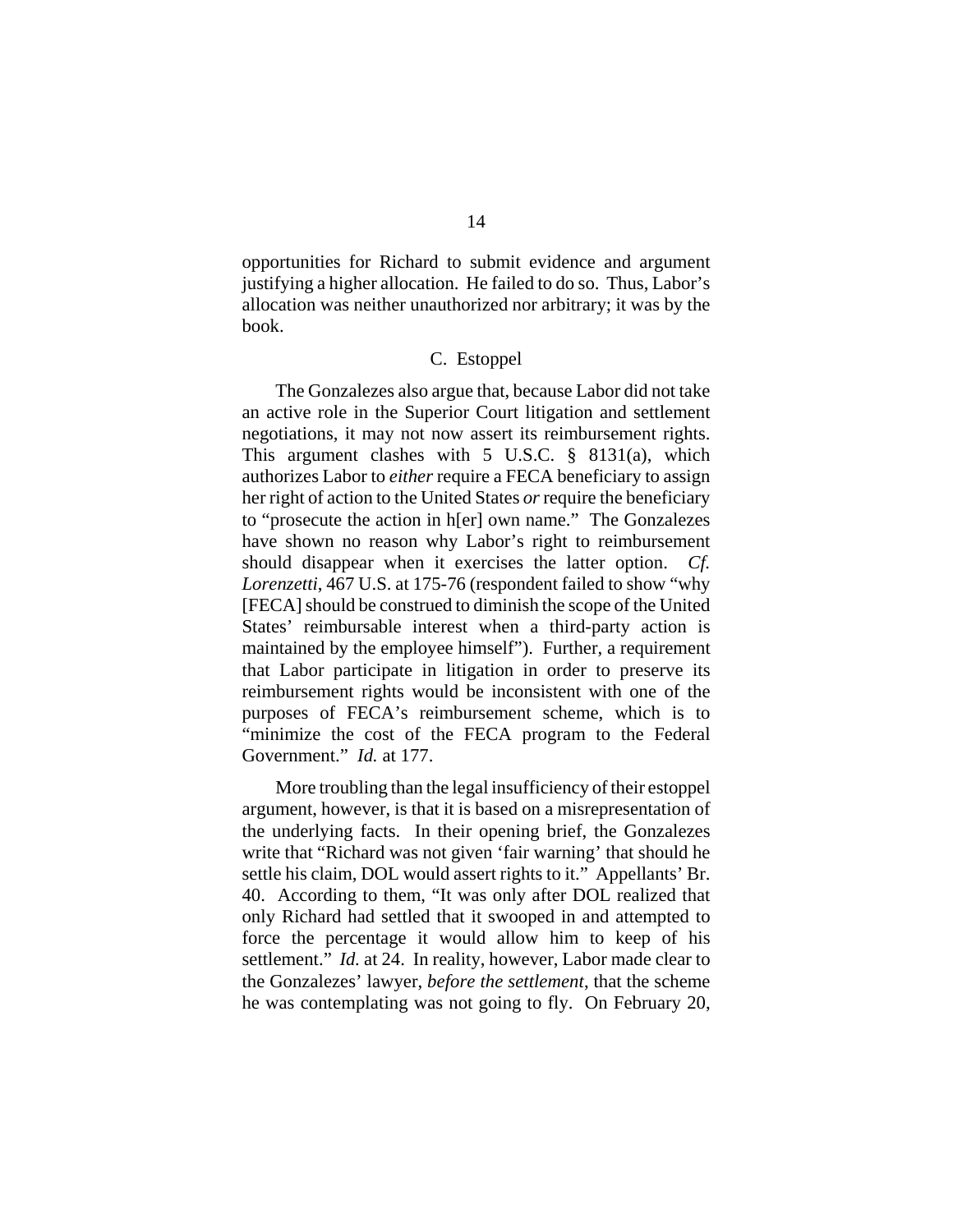2003 Hannon wrote to Labor to "request that any settlement obtained from [ABM and Amtech] be treated as a payment to Mr. Gonzalez for his loss of consortium claim." Letter from Hannon to Catherine P. Carter, Counsel, Labor, at 1. On February 28, 2003 a Labor lawyer rejected that approach. She explained, thoroughly, that Labor must approve any allocation of settlement proceeds to Richard's loss of consortium claim and that Labor's "longstanding general policy" was to allocate twenty-five per cent of a recovery to such a claim. E-mail from Catherine P. Carter, Counsel for Claims and Compensation, to Hannon (Feb. 28, 2003). Undeterred, the Gonzalezes (and their lawyer)<sup>8</sup> decided to go forward with their scheme and executed the Settlement Agreement. Now they say that Labor should be estopped from reimbursement because it did not warn them about how it would proceed and because it "was just as willing to accept the risk of Rachel's strategy as she was." Reply Br. 12. That is plainly not so.

## D. Costs

Finally, the Gonzalezes argue that Labor "arbitrarily" denied recovery of \$8,970.55 in costs.<sup>9</sup> Appellants' Br. 52; Reply Br. 15. This argument relies on 5 U.S.C. § 8132 and 20 C.F.R. § 10.711, which allow a FECA beneficiary to deduct the costs of suit from settlement proceeds before reimbursing Labor.

<sup>8</sup> The Gonzalezes' lawyer's dogged pursuit of this plainly ineffectual strategy calls to mind Thoreau's observation that "[t]he lawyer's truth is not Truth, but consistency or a consistent expediency."

<sup>&</sup>lt;sup>9</sup>Although the Gonzalezes also seem to challenge Labor's accounting of their attorney's fees in their opening brief, *see* Appellants' Br. 51-53, they subsequently abandon that challenge, *see* Reply Br. 15.